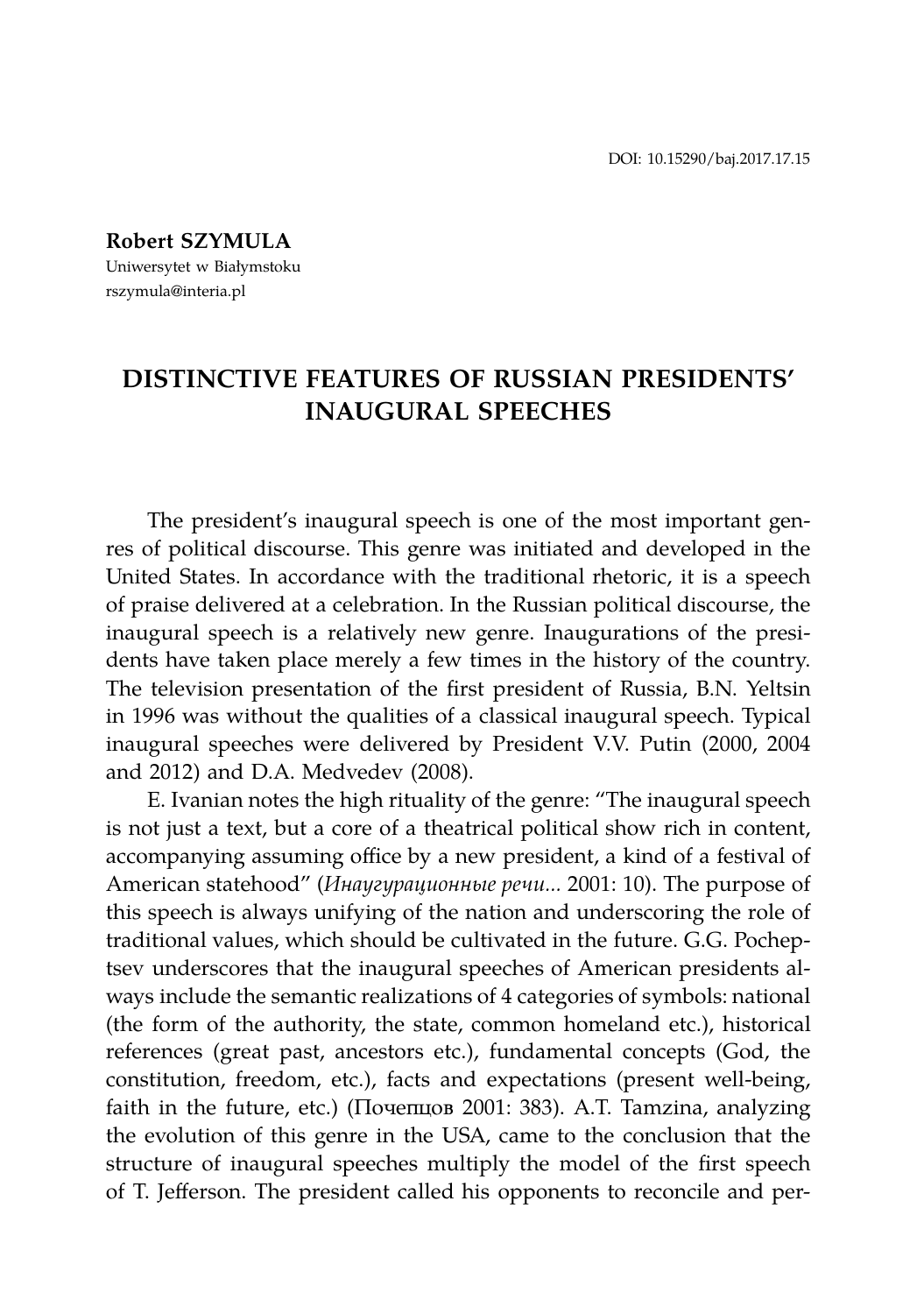suaded the citizens to support not a particular political party but the republican political principles. This model was maintained until the end of the 19th century. It was not until W. Wilson that the genre took a new direction. His speech first included the verbalization of particular expectations of the people and the declaration of their implementation (Тамзина 2001: 37).

K.K. Campbell and K.H. Jamieson underscore that the speech is the most important element of the inaugural ceremony of the new president, and determine the characteristics of this discursive genre: emphasizing the traditional values important for a particular people, focusing attention on the presence with the reference to the past and the future, presenting the listeners as a homogeneous people with simultaneous accentuating all the factors cementing the community (Campbell, Jamieson 1985: 398). The inaugural speech does not usually contain information surprising or new to the listeners. R. Joslyn defines inaugural speeches as "riskless rhetoric". It is difficult to find in them controversial opinions evoking objections or debate. They are expected to evoke positive emotions and focus attention on the speaker. The unique quality of the genre is the fact that the inaugural speech is not only an act of speech but also a political act, since it is simultaneously an act of the formal assuming office by the president (Joslyn 1986: 316).

The research material for this analysis consists of the inaugural speeches of Presidents V.V. Putin (2000, 2004 and 2012) and D.A. Medvedev (2008). The speeches are of different lengths: 2000: 661 words, 2004: 585 words, 2008: 548 words, 2012: 463 words. They all have a structure classical for this genre, including an introduction, the main body and the conclusion, divided into parts interconnected by topic and function.

A traditional element of the introduction to every official speech of the president is greetings. In all speeches under analysis the new president greets the listeners with the phrase: "Esteemed citizens of Russia, dear friends!". What draws attention is calling the listeners friends, which is probably a device to emotionally approach them and give a good impression. Simultaneously, the president employs the adjective "esteemed" in order to underscore his respect for the voters.

A part of the introduction should also be the speaker's declaration of understanding the responsibilities of the president of the state. It is important to note that this part occurs in V.V. Putin's speeches only ("I understand that **I have taken on a great responsibility**" – 2000; "Now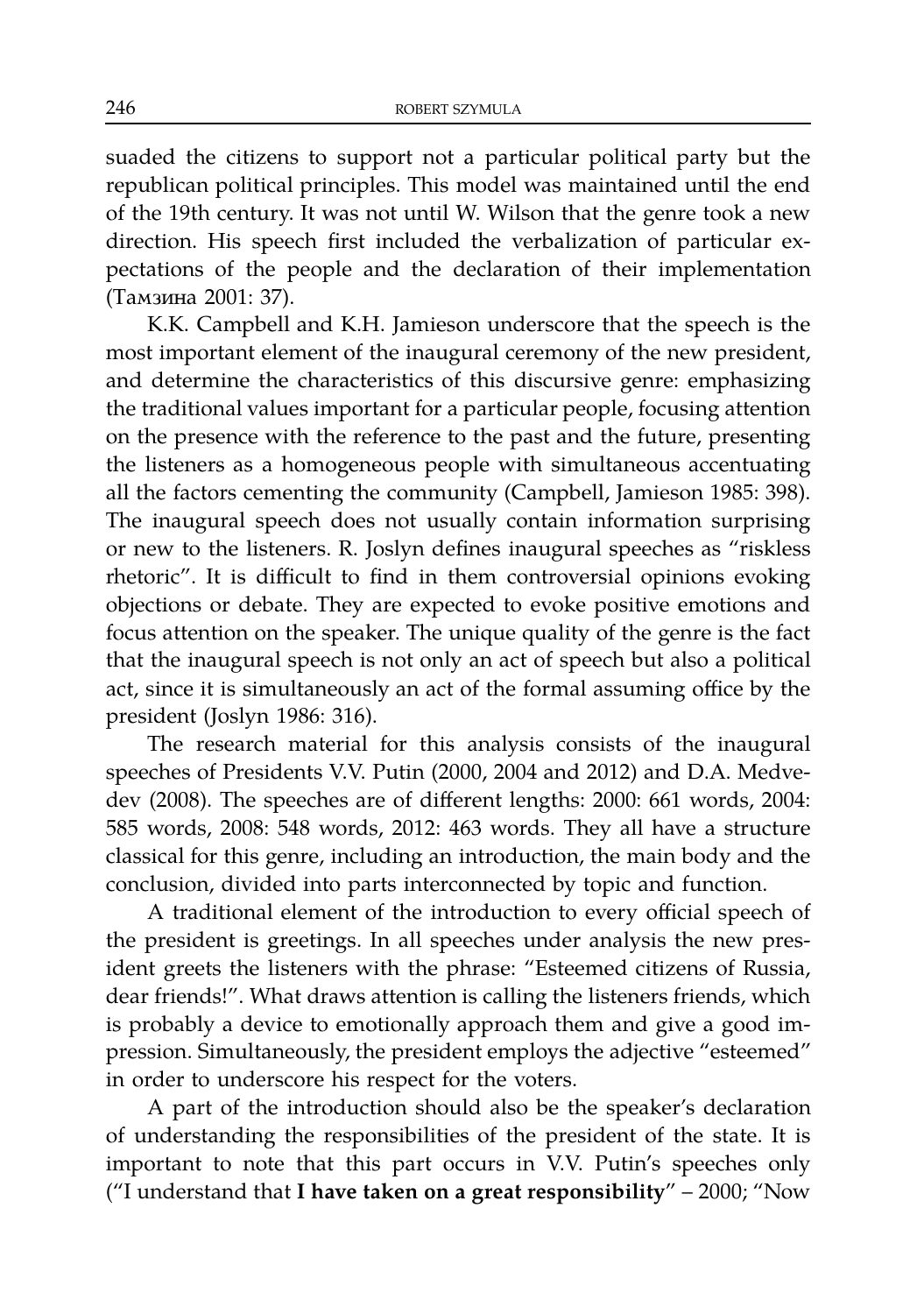I would like to stress the main idea of the Oath and say: **the President's obligations** to look after the state and faithfully serve the people **will henceforward be sacred for me and will be above all else as before**" – 2004; "As I take office as President of the Russian Federation, **I am aware of my great responsibility** before our country" – 2012). An element of the introduction is also thanks to the voters who had supported him. It is not only the expression of respect for the voters but also the realization of the integrational function of the genre. This part occurs only in two first speeches of V.V. Putin ("Today **I would also like to thank my supporters**, everybody who voted for me in this election" – 2000; "Today **I would like to thank all those who placed such great trust in me by electing me** to the post of head of Russian state" – 2004). In the speech of 2000, V.V. Putin also addressed to his opponents – the only such an element in all the speeches ("**I am also addressing the people who voted for other candidates**").

The main body of all the speeches is the presentation by the president assuming office his vision of the country's future and tasks to implement. The presidents turn first towards the past by means of referring to the previous president ("**The first President of Russia, Boris Nikolayevich Yeltsin**, recalled this today, as he leaves the Kremlin, with words that many will remember" – Putin, 2000; "I give my sincere thanks to **President Vladimir Vladimirovich Putin** for the unfailing personal support I have always received from him" – Miedviediev, 2008; "I think that much credit here is due to **Dmitry Medvedev**" – Putin, 2012).

They simultaneously underscore the importance of the predecessors' accomplishments or their own, in the case of the second term ("The construction of a democratic state is far from complete, but **many things have been achieved**" – Putin, 2000; "Over these last eight years we **have laid a solid foundation for long-term construction, for free and stable development in the decades to come**" – Medvedev, 2008). First, he assures the citizens that he will continue the policies of his predecessor ("**He repeated today** in this hall: Take care of Russia. This is precisely **what I see as the primary responsibility of the President**" – Putin, 2000; "It is for this reason that I consider it my greatest duty **to continue to develop civil and economic freedom**" – Medvedev, 2008) or his own policies in the case of the second term ("**As before**, I consider that the help and backing of the citizens of Russia constitute the primary and most reliable support for the President's work" – Putin, 2004). Next, the newly elected presi-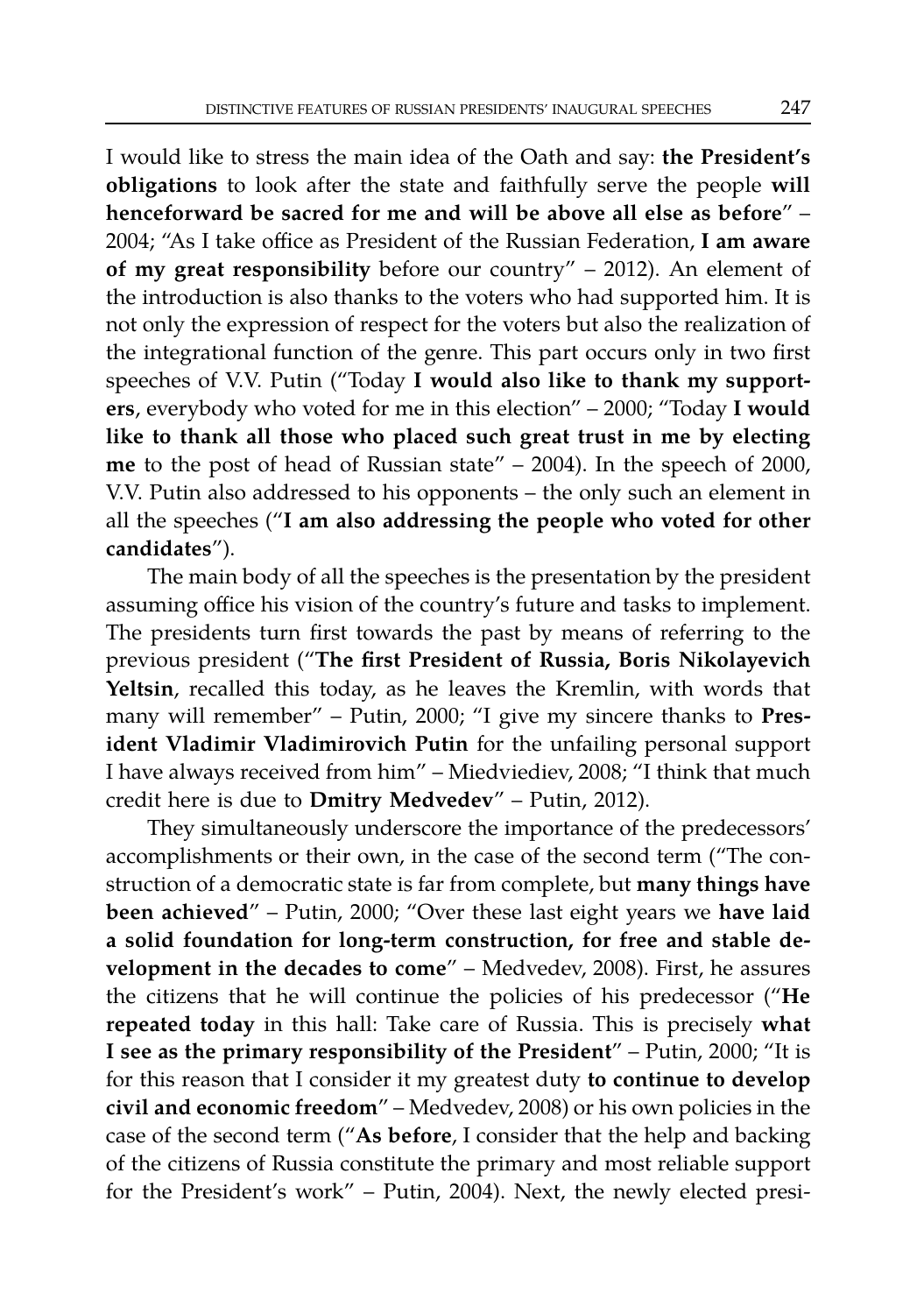dents present the aims which face the state during their term in office. They all concentrate on economic development, the citizens' prosperity, assuring social welfare, the stable position of Russia in the international arena, the development of democracy, access to education, security. It is important to note that the tasks for the state have been touched upon, in all the speeches, in a very general manner, in the form of slogans ("we want our Russia to be **a free, prosperous, strong and civilized country**" – Putin, 2000; "We will make every effort to ensure that all people in Russia have access to **good education** and **social and medical assistance**, and that all people have lives **free from want**" – Putin, 2004; "**A mature and effective legal system** is an essential condition for **economic and social development**, **supporting entrepreneurship** and **fighting corruption**" – Medvedev, 2008; "the life of our future generations and our prospects as a country and nation depend on us today and on our real achievements in building **a new economy** and developing **modern living standards**, on our efforts **to look after our people** and **support our families**" – Putin, 2012). None of the speakers suggested particular solutions which would result in those effects. In the end the presidents persuade the listeners that the planned aims are possible to achieve ("**We have all the opportunities we need** to achieve the goals we have set" – Putin, 2004; "**We will achieve** our goals. **We will achieve** success **for sure**. **I believe** in the strength of our common goals and ideals" – Putin, 2012).

In the final part the presidents also call for the unity of the people ("I consider it to be my sacred duty **to unify the people of Russia**, to rally citizens around clear aims and tasks" – Putin, 2000). In certain speeches they emphasize simultaneously, that the aims may be achieved exclusively due to a cooperation with the citizens ("We will achieve our goals if we **remain united and stand together** – Putin, 2012). Even though in their speeches the presidents pass from the past to the future, certain conclusions contain another reference to tradition and history ("We all are **the inheritors of Russia and its thousand years of history**" – Putin, 2004). All the inaugural speeches are concluded with the standard formula showing gratitude for the listeners' attention: "Thank you!".

The speeches under analysis realize all fundamental functions of its genre, described by E.I. Sheigal: integrational, inspirational, declaratory and performative (Шейгал 2000: 69).

The most important function of this genre in the integrational function. The goal of the speech is to unite the people. This function is re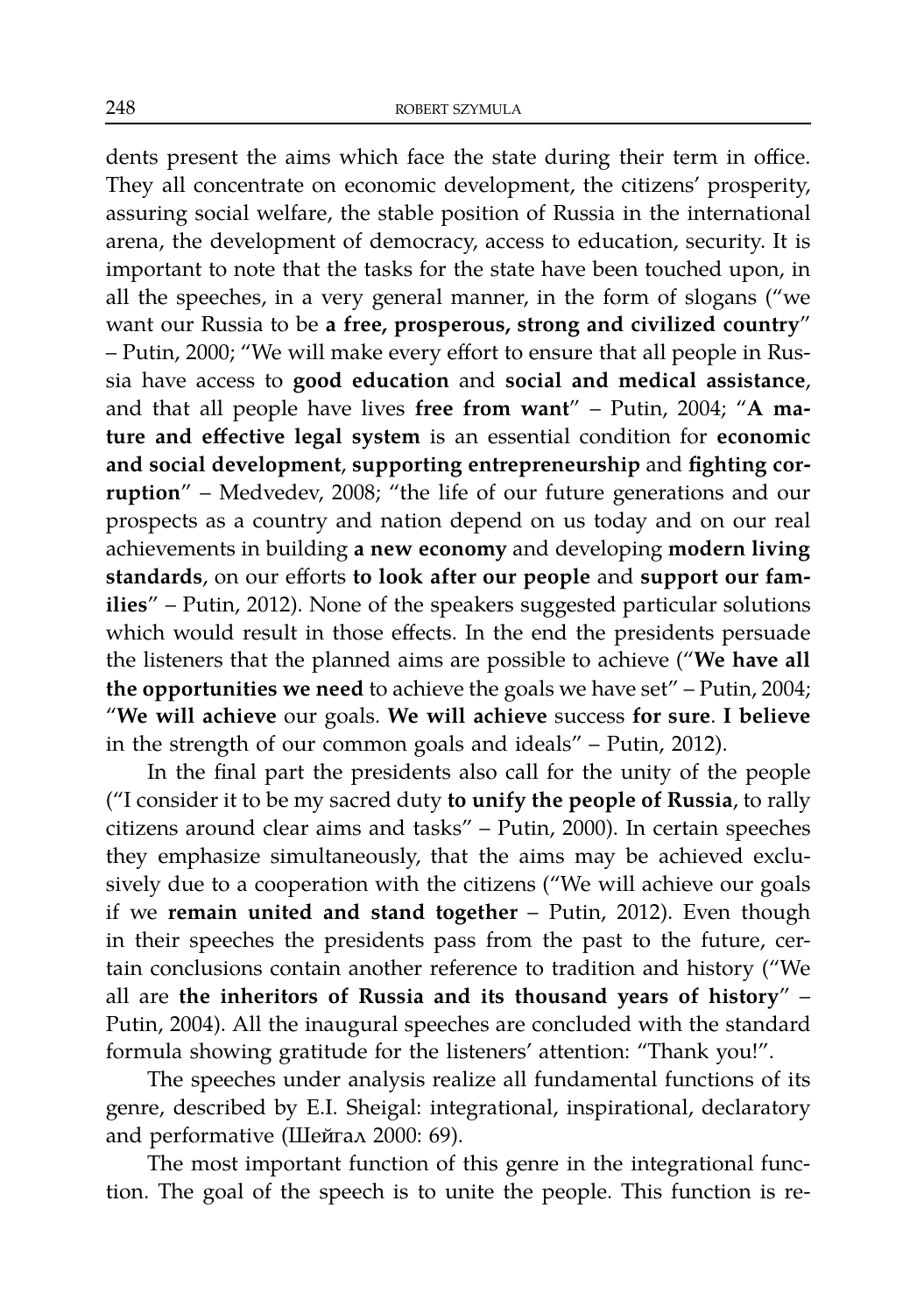alized in all the parts of the speeches in two basic topoi. One is the topos of mutual commitments (Патюкова 2008: 76). The presidents assure that they take the responsibility for the fate of the country; however, they underscore: "I also expect **to get help** in this patriotic effort **from the citizens**" (Putin, 2000); "Russia's success and prosperity **cannot and should not depend on one single person** or one political party, or political force alone. **We need a broad base** for developing democracy in our country and for continuing the transformations we have begun" (Putin, 2004).

The other topos realizing the integrational function is the topos of the unity of the nation (Патюкова 2008: 76). The uniting of the people is presented as a necessary condition of a successful solution of problems facing the country ("I consider it to be my sacred duty **to unify the people of Russia**, **to rally citizens around clear aims and tasks**, and to remember every day and every minute that **we have one Motherland, one people and one future**" – Putin, 2000; "I believe in the strength of **our common goals and ideals**, **our people's united efforts**" – Putin, 2012). The integrational function is realized in the presidents' speeches also with different lexical means, such as the pronouns "we" and "our", the adjectives "common" and "united", the adverb "together", the nouns denoting collectivities, such as "citizens", "people", "nation", "friends", "society".

The realization of the inspirational function is connected with the glorification by the president of traditional values cherished by the people and the inspiration of the citizens for great acts. The presidents awaken hope in the listeners for a bright future, assert the rightness of the policies they have chosen and assure that they will continue the work of their predecessor (whose activity they assess as positive). This function is realized in the main body and in the conclusion of the speeches, by means of three topoi. One of them is the topos of basing on the past (Патюкова 2008: 76). The presidents assure: "We all are **the inheritors of Russia and its thousand years of history**" (Putin, 2004); "Russia has **a great past**" (Putin, 2012). This topos is also realized through reference to the person of the previous president. The speakers thank their predecessors, underscoring their achievements for the country. The other topos characteristic of the inspirational function is the topos of renewal (Патюкова 2008: 76). The speakers assert that due to their policies the country will be modernized ("Russia is becoming **a modern democratic state**" – Putin, 2000; "The world has seen **a Russia risen anew**" – Putin, 2012).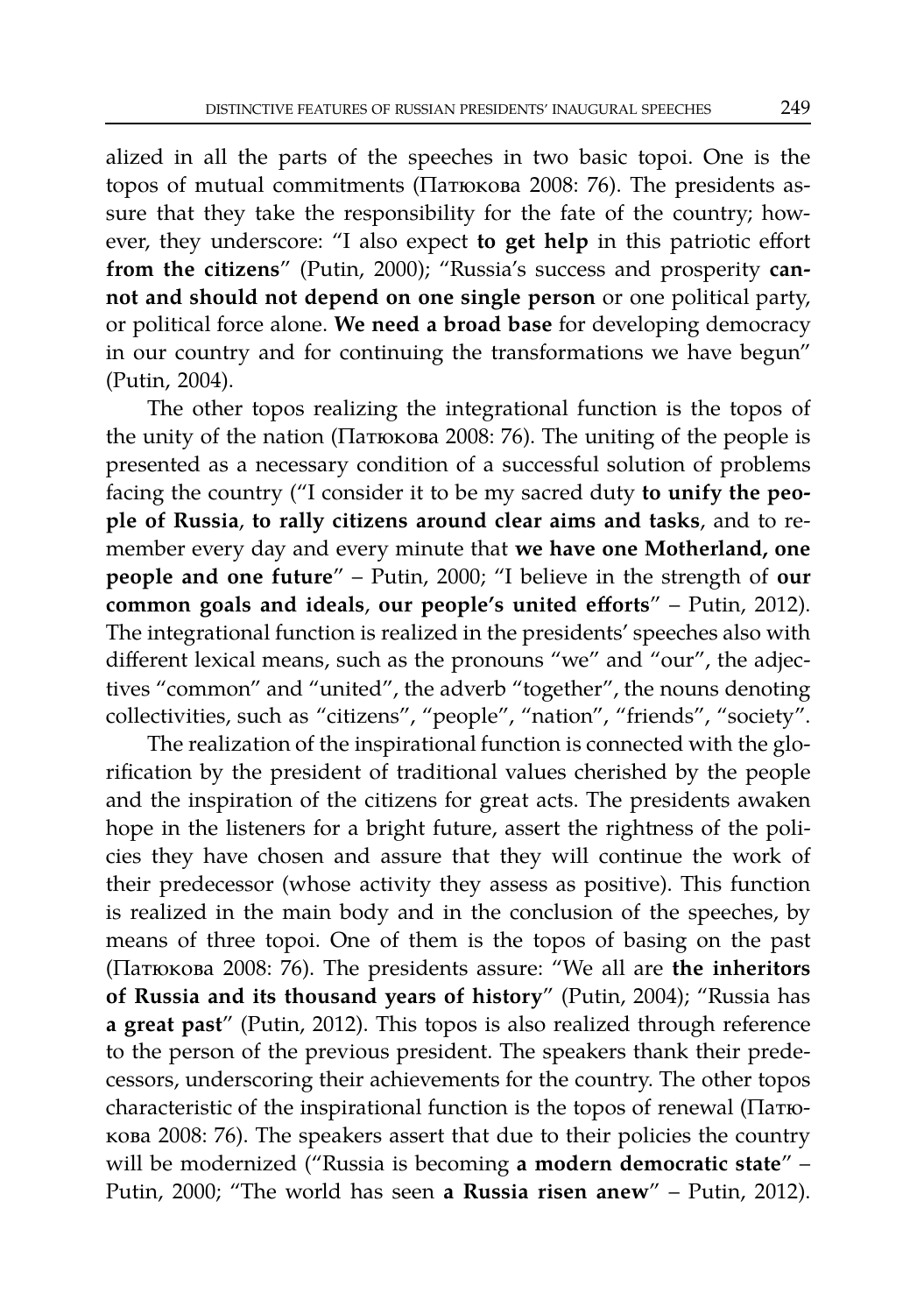The final topos realizing the function is the topos of the greatness of the nation (Патюкова 2008: 76). The presidents stress the accomplishments of the nation and the importance of the state on the international arena ("**a great, powerful and mighty** state" – Putin, 2000; "**a leader and centre of gravity for the whole of Eurasia**" – Putin, 2012). The greatness of the nation is emphasized through its qualities: "prosperous", "strong", "great", "powerful", "mighty", "free", "civilized", "huge", "successful".

The declaratory function (the declaration of principles the new president will follow during his term in office) is realized through the topos of duty and the topos of work (Патюкова 2008: 76–77). The presidents assuming office assert: "**the President's obligations** to look after the state and faithfully serve the people **will henceforward be sacred for me and will be above all else**" (Putin, 2004); "**My duty now is to serve our people** every day and every hour, and do everything possible to give them a better life, success and confidence in the future, in the name of the continued rise and prosperity of our beloved homeland" (Medvedev, 2008). The speakers declare also that they will persistently work for the good of the country and the citizens ("**I will work** actively, openly and honestly" – Putin, 2004; "**We will work** with faith in our hearts" – Putin, 2012). The presidents' declarations are, however, of quite a general nature; they do not contain promises referring to any concrete actions they will take.

E.I. Sheigal, analyzing the American presidents' inaugural speeches, underscores the importance of yet another topos serving to realize the declaratory function: the topos of burning problems (Шейгал 2002: 210). The presidents emphasized that they saw and understood the problems which concern society, and simultaneously demonstrated the conviction that they will manage to solve them. It is worth noting that in the inaugural speeches of the Russian presidents this element actually does not occur. In contrast to the American presitents' speeches, which name the particular problems the inhabitants of the US face, both V.V. Putin and D.A. Medvedev reduce it to mentioning that the road to the present state was difficult and there are still a great number of things to do ("We still have **much, very much, to do**" – Putin, 2004; "I am fully aware of just **how much still needs to be done**" – Medvedev, 2008).

The performative function of the inaugural speech results from the fact that its delivery is simultaneously a formal act of assuming the most important office in the country. The citizens expect the new president to assure them of his ability to be the symbolic leader of the state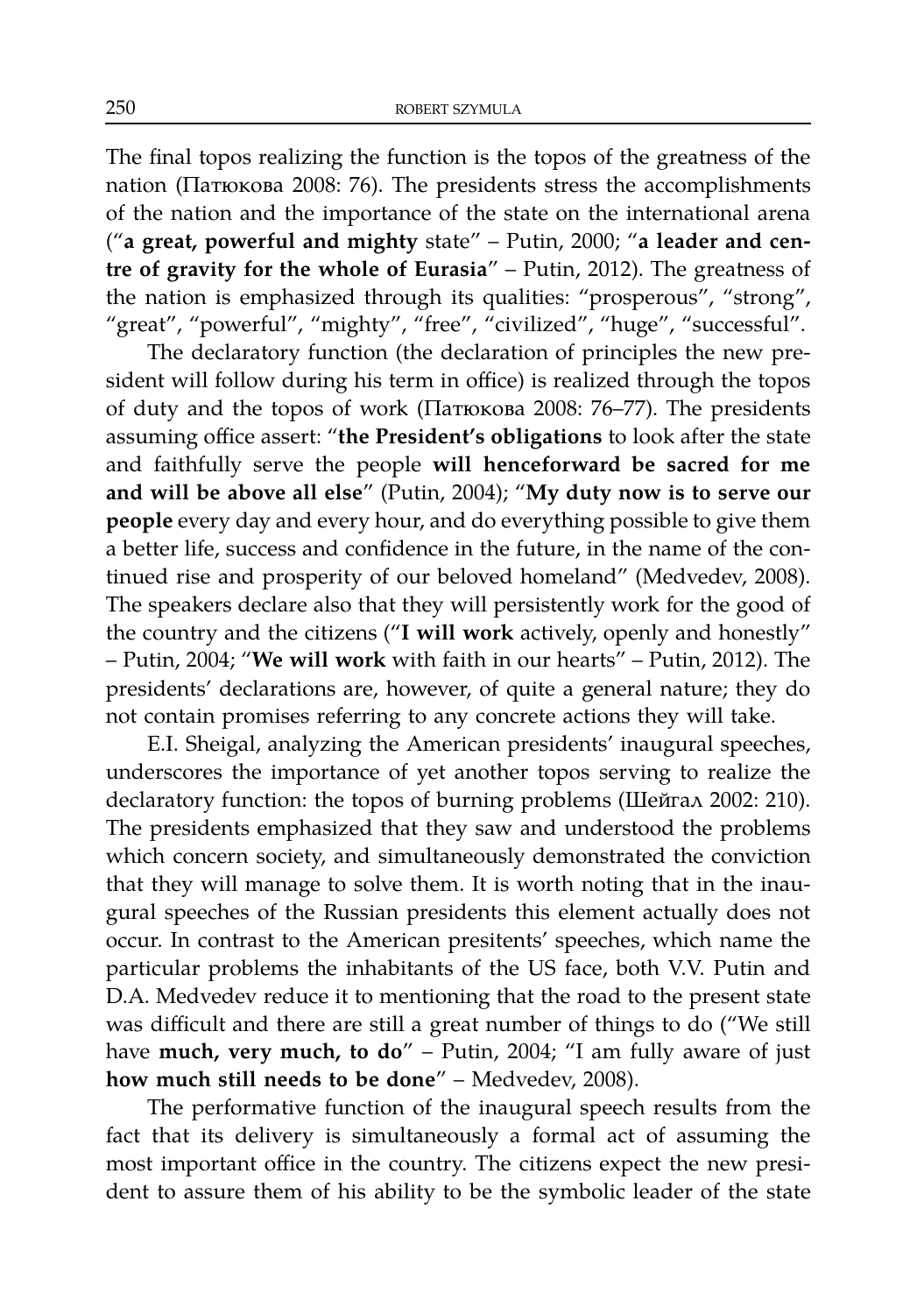and also declare the understanding of his liability and acknowledgement of the limits imposed on the executive branch of power (Campbell, Jamieson 1985: 400). The characteristic topoi of this function are (Патюкова 2008: 77):

– the topos of assuming office (the speaker declares that he takes upon himself the burden of being the leader of the state and that he will be responsible therefor: "I understand that **I have taken on a great responsibility**" – Putin, 2000; "I am very conscious of **the weight of responsibility** that will fall upon my shoulders" – Medvedev, 2008; "As I take office as President of the Russian Federation, I am aware of **my great responsibility** before our country" – Putin, 2012);

– the topos of the rule of law (the new president declares that he will unconditionally obey the law of the state, that he is aware of the constitutional limits and that he will not abuse the power: "We will work with faith in our hearts and **sincere and pure intention**" – Putin, 2012; "I have just sworn the presidential oath [...] and its very first lines pledge **respect and protection of human rights and freedoms**" – Medvedev, 2008; "I place particular importance on **the fundamental role of the law**" – Medvedev, 2008);

– the topos of the worthy leader (the speaker persuades the listeners that he has appropriate predispositions to manage the state and successfully lead the nation towards a better future: "we **can change** our life for the better" – Putin, 2000; "We **have faith in our potential**, we **have faith in our ability** to truly reform and transform the country" – Putin, 2000; "**I want to assure** all of our citizens today that I will spare no effort in my work as President" – Medvedev, 2008).

The inaugural speech of the president assuming office is undoubtedly one of the most important genres of political discourse. In Russian circumstances it is a relatively new genre, yet important for the political stage. The research material included the speeches of the years 2000–2012. The tradition of delivering inaugural speeches is connected with the US history and that is where the requirements referring to their structure have been formed.

The speeches of the Russian presidents are constructed in accordance with the classic rules of the genre. The characteristic elements of all the speeches are: thanks to the voters, reference to the predecessor, positive assessment of his activity and achievements, reference to the rich tradition of the country and traditional values important for the people, the outline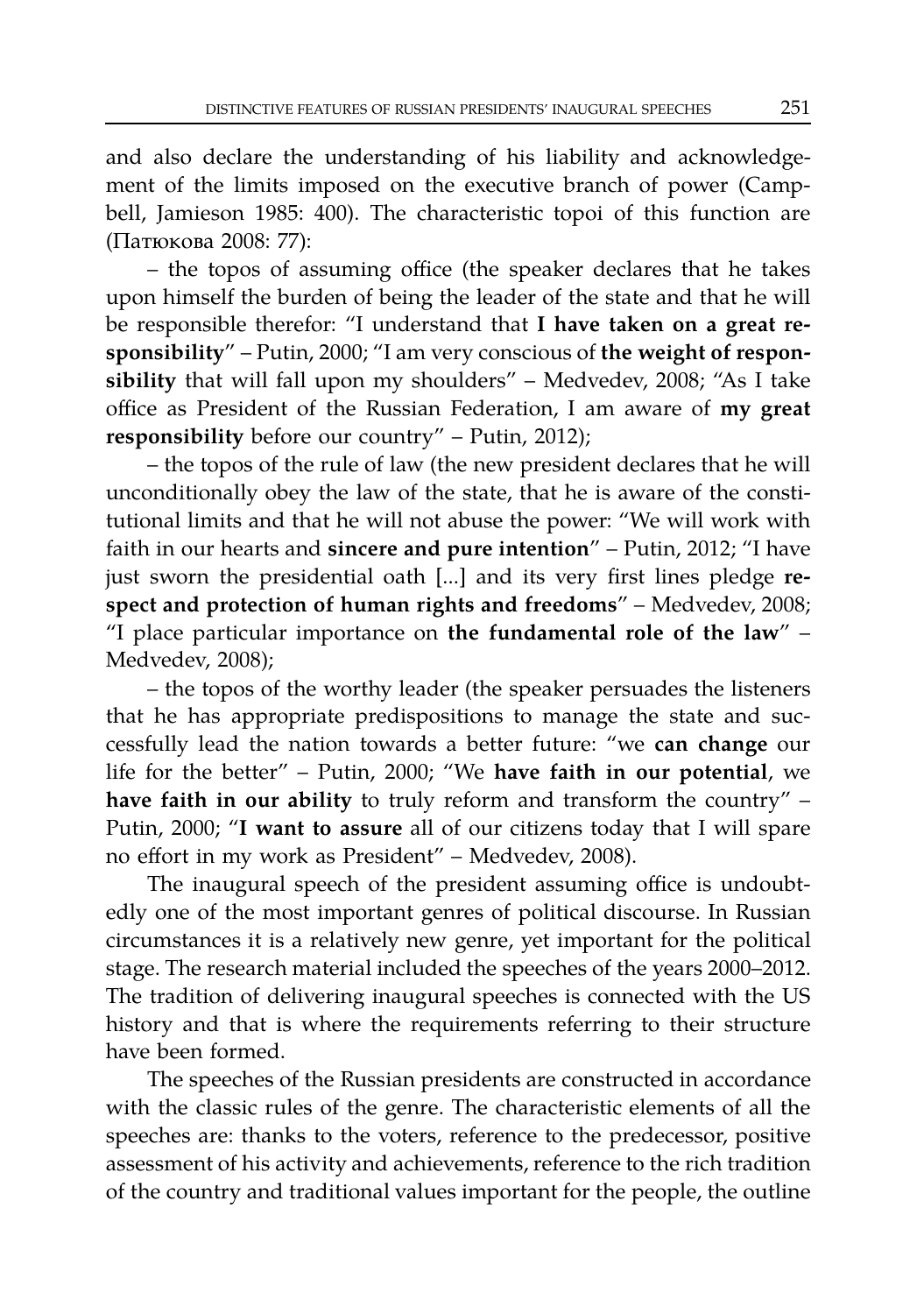of tasks for the future, assertion that the aims are possible to achieve. The inaugural speech is a unique instrument of creating a positive image of the state and the president. The speaker's job is to affect the citizens' emotions and convincing them that the country is in good hands and they will experience a bright future. The influence on the listeners is reached through reference to notions such as the homeland, tradition, unity of the people, security, prosperity. However, it is worth noting that the Russian presidents clearly avoid the subjects which may spoil the vision of a strong and successful county: defining the problems the state and its citizens struggle. The presidents determine their aims and declare that they will be achieved. However, the declarations are very general; they also lack an outline of concrete methods of the implementation of the tasks assumed.

The speeches under analysis are of a ceremonious and solemn character. The speakers refer to the periods from the past to the future: refer to the history uniting the nation and the tradition as a fundament, and then outline the image of development and success in the future. The objective of this device is to affect the listeners' consciousness, persuading them of the accuracy of the presented direction (as well as that his election was a right choice). The speech is also to be an inspiration for action: the presidents emphasize that to be successful it is required that all the citizens work together and commit themselves. In order to convince the listeners, the presidents do not use any particular statistics or logical arguments. They base their speeches on emotions; therefore it is so important to make contact with the listeners, appealing to the unity of the people and referring to patriotism and tradition.

## **REFERENCES**

- Инаугурационные речи Президентов США от Джорджа Вашингтона до Джорджа Буша, 2001, Общ. ред. и коммент.: Ә. А. Иванян, Москва.
- Патюкова Р.В., 2008, Топосы как средство реализации функций инаугурационных обращений президентов США в жанре устного политического дискурса, in: "Вестник Адыгейского государственного университета", Вып. 10 (38), p. 74–78.
- Почепцов Г.Г., 2001, Теория коммуникации, Москва.
- Тамзина А.Т., 2001, Проблемы современной американской президентской риторики, Абакан.
- Шейгал Е.И., 2002, Инаугурационное обращение как жанр политического дискурса, in: Жанры речи, 3, Саратов, p. 205–214.